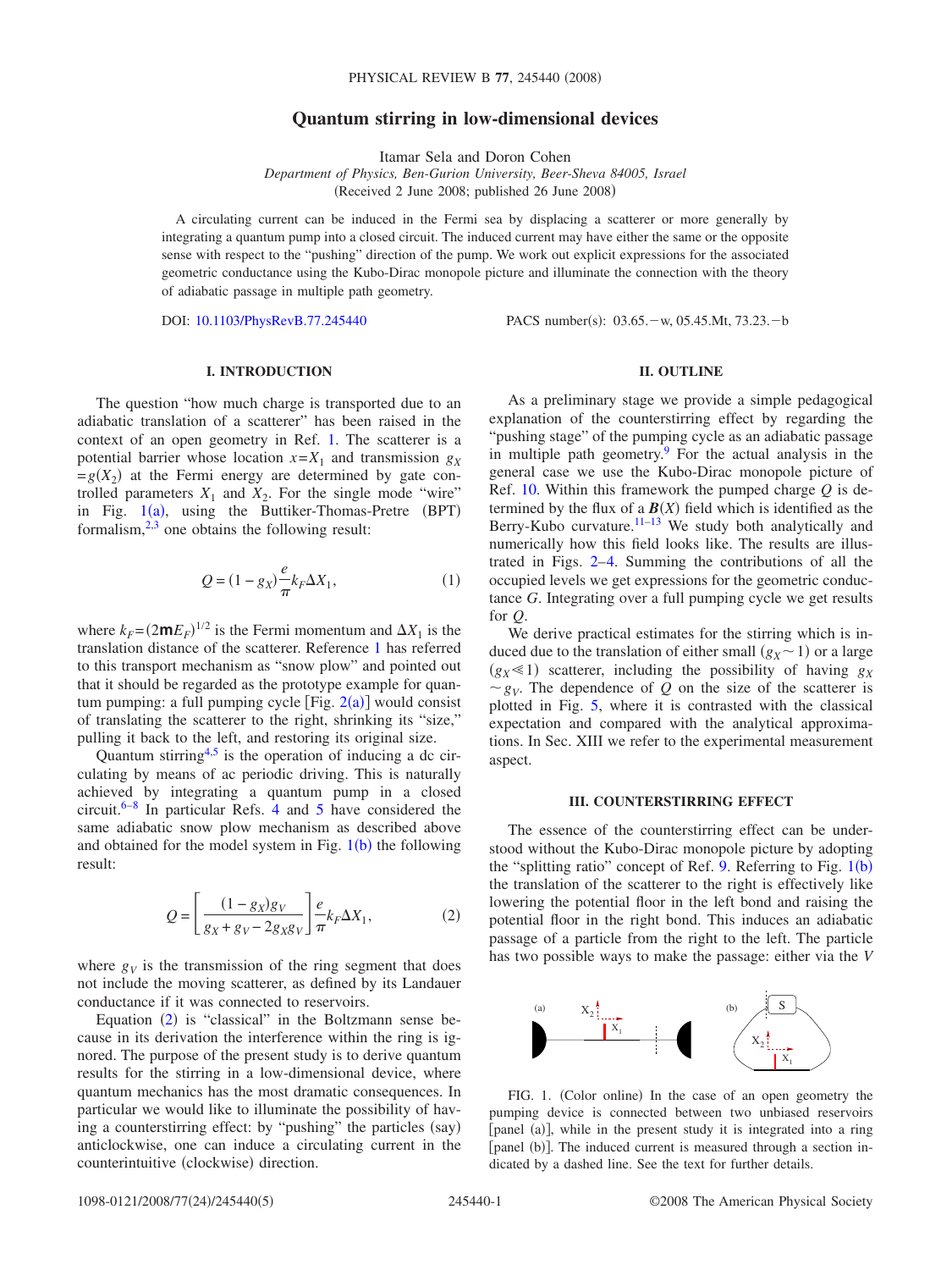<span id="page-1-0"></span>

FIG. 2. (Color online) (a) Three representative pumping cycles. Several sets of Dirac monopoles may have nonzero weight depending on the occupation. Panel (b) is for single level occupation where two sets have nonzero weight, while either (c) or (d) are for zerotemperature Fermi occupation. Filled (hollow) circles indicate in (off)-plane monopoles. Panels (e) and (f) give a detailed illustration of the associated **B** field, as implied by the numerical findings of Figs. [3](#page-1-2) and [4.](#page-1-1) The  $X_1$  tick marks in (e) are half de Broglie spaced, while the horizontal blue lines are paths for which numerical results are presented in Figs. [3](#page-1-2) and [4.](#page-1-1)

barrier (coupling  $W_{12}^V$ ) or via the *X* barrier (coupling  $W_{12}^X$ ). The splitting ratio determines the fraction of the current that goes via the *V* barrier,

$$
\lambda(X_2) = \frac{W_{12}^V}{W_{12}^V + W_{12}^X} = \frac{\sqrt{g_V}}{\sqrt{g_V \pm \sqrt{g_X}}},
$$
\n(3)

where the last equality is based on the analysis in Ref. [6.](#page-4-5) If  $W_{12}$  were the classical rate of the transition, we would have  $0<\lambda<1$  and the current would flow in accordance with our classical intuition. However  $W_{12}^V$  and  $W_{12}^X$  are *real* amplitudes that might have opposite signs if an odd level crosses an even level. Consequently if  $|W_{12}^X| > |W_{12}^V|$  we get  $\lambda < 0$  which implies that a circulating current is induced in the counterintuitive (clockwise) direction. This does not come in any contradiction with the observation that the net transport (summing over both barriers) is still from right to left.

#### **IV. MODEL HAMILTONIAN**

Our model is a one-dimensional (1D) coherent ring with a fixed scatterer and a controlled scatterer. The fixed scatterer is some potential barrier  $V(x)$  and the controlled scatterer is modeled as a delta function whose position and transmission are determined by the control parameters  $X_1$  and  $X_2$ . The one-particle Hamiltonian is

$$
\mathcal{H} = \frac{1}{2m}\hat{p}^2 + V(\hat{x}) + X_2(t)\,\delta[\hat{x} - X_1(t)],\tag{4}
$$

with periodic boundary conditions over  $x \in [-L/2, L/2]$  so as to have a ring geometry. Below we further assume that

<span id="page-1-2"></span>

FIG. 3. (Color online) The conductance  $G = G^{31}$  of Eq. ([10](#page-2-1)) is numerically calculated for a ring of length  $L=151.43$  with  $V(x)$  $= U\delta(x)$ , where  $U \sim 10$ . We consider single level occupation *n*  $=138$ . At this energy  $g_V=0.06$ . The upper (lower) panel is for translation of a very small (large) scatterer with  $g_X=0.98$  ( $g_X=8$ )  $\times 10^{-8}$ ) corresponding to the lower (upper) horizontal blue paths that are indicated in Fig.  $2(e)$  $2(e)$  (same  $X_1$  axis).

both bonds are of similar length  $(L-X_1 \sim X_1 \sim L/2)$ . The current is measured through a section  $x=x_0=+0$  at the fixed barrier, and accordingly

<span id="page-1-1"></span>

FIG. 4. (Color online) Additional plots of the conductance *G* as calculated in the previous figure. The upper (lower) panel is for translation of a scatterer with  $g_X = 0.20$  ( $g_X = 0.03$ ) corresponding to the horizontal blue paths in Fig.  $2(e)$  $2(e)$  that go below (above) the  $g_X = g_V$  axis. Note that the large peaks are positive (negative) while the small positive peaks switch sign only when the scatterer is lowered further. This indicates that the field lines bend in the  $X_3$  direction, as illustrated in Fig.  $2(f)$  $2(f)$ .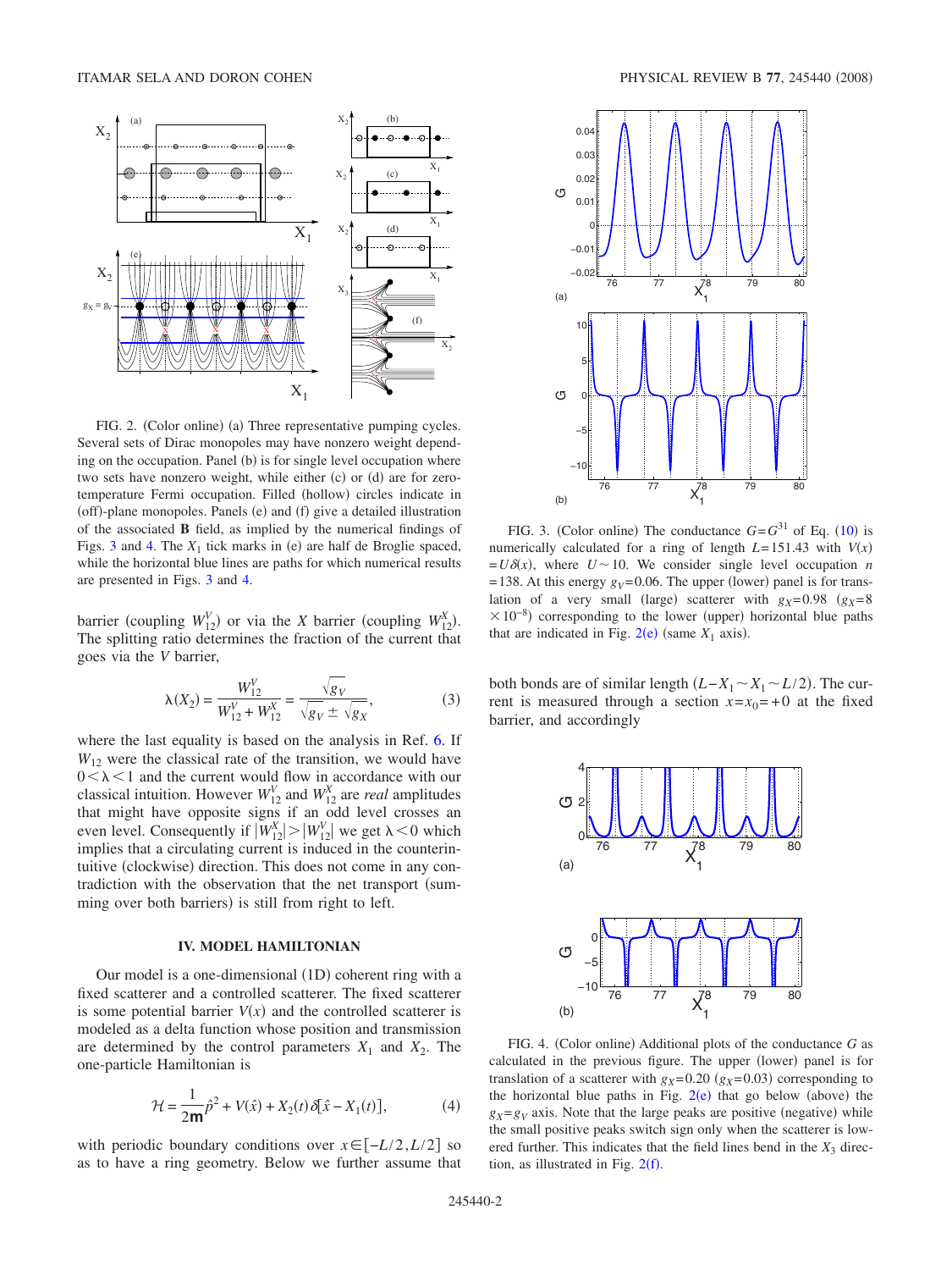$$
\mathcal{I} = \frac{e}{2m} [\hat{p}\,\delta(\hat{x} - x_0) + \delta(\hat{x} - x_0)\hat{p}].\tag{5}
$$

We also define generalized forces which are associated with the control parameters

$$
\mathcal{F}^1 = -\left(\partial \mathcal{H}/\partial X_1\right) = X_2 \delta'(\hat{x} - X_1),\tag{6}
$$

$$
\mathcal{F}^2 = -\left(\partial \mathcal{H}/\partial X_2\right) = -\delta(\hat{x} - X_1). \tag{7}
$$

For practical use it is more convenient to describe the fixed scatterer by its scattering matrix, which can be written as

$$
S_V = e^{i\gamma_V} \left( \frac{-i\sqrt{1 - g_V} e^{i\alpha_V}}{\sqrt{g_V}} - i\sqrt{1 - g_V} e^{-i\alpha_V} \right). \tag{8}
$$

We study the case when the model parameters are such that the transmission of the fixed scatterer is small  $(g_V \ll 1)$ , the Fermi momentum is large  $(k_F L \ge 1)$ , and the controlled scatterer is translated a distance  $\Delta X_1$  that equals several Fermi wavelengths.

## **V. KUBO-DIRAC PICTURE**

If we were changing the flux  $X_3 \equiv \Phi$  through the ring, the induced current would be given by the Ohm law  $I = \langle I \rangle =$  $-G^{33}X_3$ , where  $G^{33}$  is the Ohmic conductance and  $-X_3$  is the electromotive force. Similarly for a variation of the parameter  $X_1$ , the current is  $I = -G^{31} \dot{X}_1$ , where  $G^{31}$  is called the geometric conductance. For two parameters driving one can write

$$
Q = \int I dt = -\oint_{\text{cycle}} \mathbf{G} \cdot d\mathbf{X} = \oint \mathbf{B} \cdot d\mathbf{s},\tag{9}
$$

<span id="page-2-2"></span>where  $G = (G^{31}, G^{32}), X = (X_1, X_2),$  and  $ds = (dX_2, -dX_1)$ . For a particle that evolves adiabatically in the level *n* we have  $G^{31} = B_2$  and  $G^{32} = -B_1$  where

$$
B_j^{(n)} = \sum_{m(\neq n)} \frac{2 \operatorname{Im}[\mathcal{I}_{nm}]\mathcal{F}_{mn}^j}{(E_m - E_n)^2}.
$$
 (10)

<span id="page-2-1"></span>In fact,  $(B_1, B_2)$  are elements of the Kubo-Berry curvature $11-13$  which one can regard as a fictitious magnetic field  $\vec{B} = (B_1, B_2, B_3)$  in an embedding space  $X = (X_1, X_2, X_3)$ . From the requirement of having well-defined Berry phase it follows that the sources of  $B(X)$ , which are located at points of degeneracy, are quantized, the so-called "Dirac monopoles."

### **VI.** *X* **SPACE**

Due to the gauge symmetry  $\Phi \mapsto \Phi + 2\pi \hbar / e$  the Dirac monopoles are arranged as vertical chains [see Fig. [2](#page-1-0)(f)] [ $\hbar$  $=e=1$ . Due to the time-reversal invariance of our  $\mathcal{H}(X_1, X_2)$ it follows that a Dirac chain is either a duplication of inplane monopole at  $X_3 = 0$  or off-plane monopole at  $X_3 = \pi$ . Let us find an explicit formula for the  $(X_1, X_2)$  locations of these vertical chains. The equation for the adiabatic energies  $E_n(X)$  is of the form  $cos(kL+\gamma) = \sqrt{g} cos(\Phi)$ , where *g* is the

<span id="page-2-0"></span>

FIG. 5. (Color online) Numerical calculation of *Q* for zerotemperature Fermi occupation: all the levels are occupied up to *n*  $=137$  (upper panel) and up to  $n=138$  (lower regular and zoomed panels). The model parameters are the same as in Fig. [3.](#page-1-2) The integration was carried out along segments similar to the paths shown in Fig. [2](#page-1-0)(e) where  $g_X$  varies between  $g_X = 8.30 \times 10^{-5}$  and  $g_X$ =0.45. For the sake of comparison we display both the analytical classical  $[Eq. (2)]$  $[Eq. (2)]$  $[Eq. (2)]$  and quantum results  $[Eqs. (20)$  $[Eqs. (20)$  $[Eqs. (20)$  and  $(25)]$  $(25)]$  $(25)]$ . The value of  $X_2$  for which  $g_X = g_V$  is indicated by a vertical line.

total transmission of the ring and  $\gamma$  is the total phase shifts of the scatterers (the fixed scatterers plus the moving scatterer). If  $X_2$  is such that  $g_X(E; X_2) = g_V(E)$  we can always find  $X_1$ such that the total transmission would be  $g=1$ , which is the necessary condition for having a degeneracy. Together with the equation  $k_E L + \gamma(E) = r\pi$  with *r*=integer this defines a set of energies  $E^r = (k^r)^2 / 2m$  and associated values  $X_2^r$  for which the  $n=r$  level has degeneracy with the  $n=r+1$  level provided  $X_1$  is adjusted. To be more precise *r*=even are in-plane ( $\Phi$  $= 0$ ) degeneracies, while *r*=odd are off-plane  $(\Phi = \pi)$  degen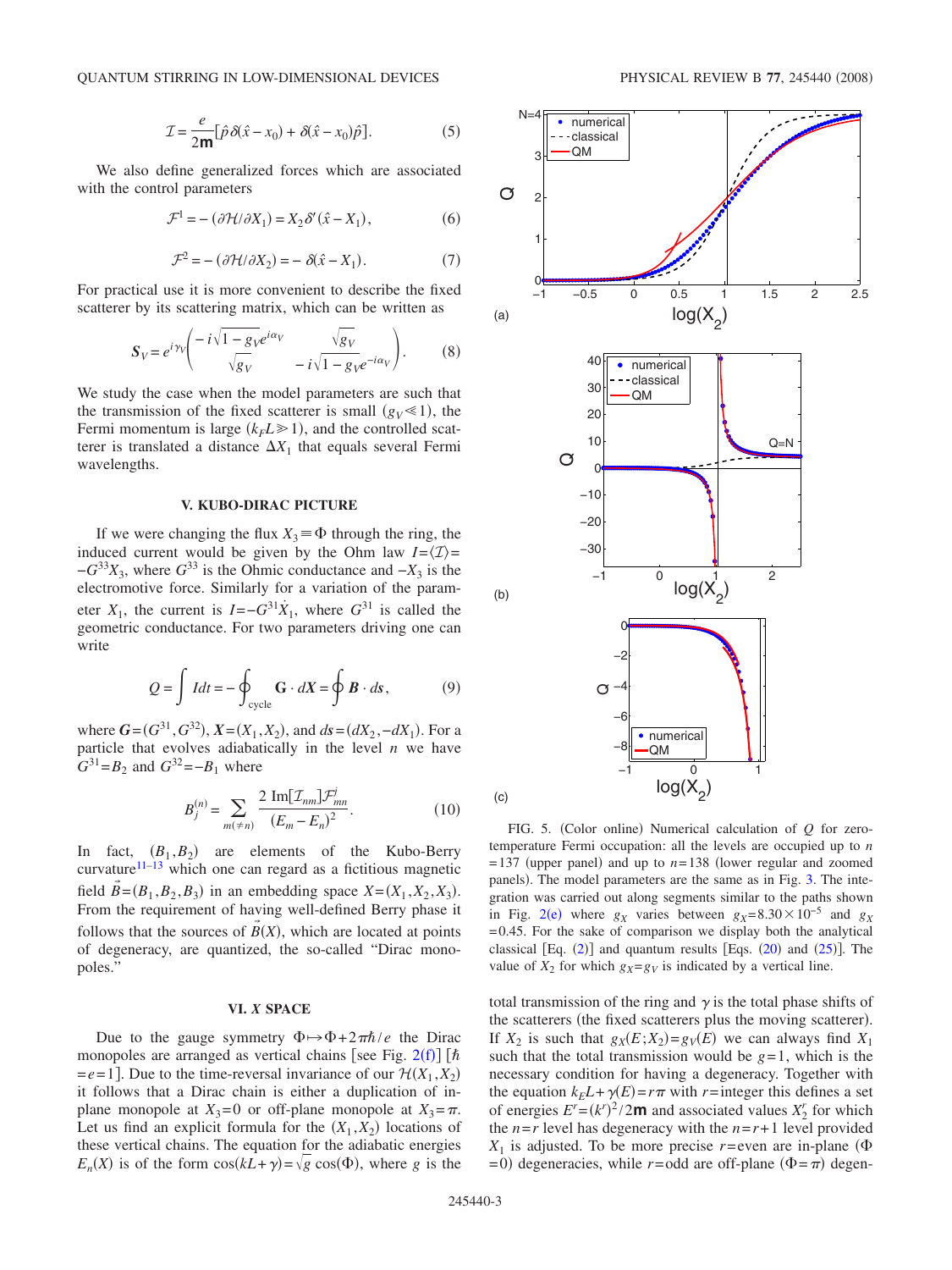eracies. The  $X_1$  locations of these degeneracies are half de Broglie wavelength apart (see Fig. [3](#page-1-2)),

$$
X_1^r = \frac{\alpha_V}{2k^r} + \frac{L}{2} + \left( \left[ \frac{1}{2} \right] + \text{integer} \right) \frac{\pi}{k^r},\tag{11}
$$

where the  $\lceil 1/2 \rceil$  shift applies to in-plane degeneracies. The arrangement of the degeneracies in *X* space is illustrated in Fig. [2.](#page-1-0) For each  $(X_1^r, X_2^r)$  we have a vertical Dirac chain whose monopoles are formally like sources for the *B* field.

## **VII. FERMI OCCUPATION**

If we have many-body system of  $N = \sum_n f_n$  particles, then  $B = \sum_n f_n B^{(n)}$ . At finite temperature each occupied level (except  $n=1$ ) contributes *two* sets of  $(X_1^r, X_2^r)$  chains, namely, *r*  $=n$  and  $r=n-1$ , which are associated with the  $E_n = E_{n+1}$  de-generacies. By inspection of Eq. ([10](#page-2-1)), taking into account that  $\mathcal{I}_{nm}$  is antisymmetric, one observes that the net contribution of the *r*th set of Dirac chains is  $f_r - f_{r+1}$ . In particular for zero-temperature Fermi occupation, the net contributions come from only *one* set of chains which is associated with the degeneracies of the last occupied level with the first nonoccupied level [Figs.  $2(b)-2(d)$  $2(b)-2(d)$ ].

### **VIII. CLASSICAL LIMIT**

At finite temperatures we can define the smeared probability distribution of the Dirac monopoles with respect to  $X_2$ as follows:

$$
f(X_2) = \sum_{r} [f_r - f_{r+1}] \delta(X_2 - X_2').
$$
 (12)

Disregarding fluctuations Eq. ([9](#page-2-2)) implies a monotonic dependence of  $Q$  on  $X_2$  $X_2$  in qualitative agreement with Eq. (2). If the expression in the square brackets of Eq.  $(2)$  $(2)$  $(2)$  was equal to  $\int_0^{X_2} f(X') dX'$ , it would imply a quantitative agreement as well. In order to have this quantitative agreement we have to further assume that the distribution  $f(X_2)$  is determined by some chaotic dynamics in the scattering region which would imply erratic dependence of the *S* matrix on the energy *E* (see Ref. [4](#page-4-3) for further discussion).

#### **IX. QUANTUM LIMIT**

Our interest below is in the opposite limit of zero temperature where  $f(X_2)$  becomes a step function. Obviously in this limit a steplike behavior of  $Q$  versus  $X_2$  would be a crude approximation. By inspection of Eq.  $(10)$  $(10)$  $(10)$  it follows that the result for  $G \equiv G^{31} = B_2$  is very well approximated by

$$
G(X_1, X_2) = \frac{2 \operatorname{Im}[\mathcal{I}_{n,n+1}]\mathcal{F}_{n+1,n}^1}{(E_{n+1} - E_n)^2},
$$
\n(13)

where *n* is the last occupied level. This observation as well as the associated analytical results which are based on it have been verified against the exact numerical results of Figs. [3](#page-1-2) and [4.](#page-1-1) Below we derive explicit expressions for  $G$  vs  $X_1$  for both small and large values of  $X_2$ . Our results for  $Q$  are plotted in Fig. [5.](#page-2-0) Note that the dependence on  $X_1$  has  $\pi/k_F$ 

periodicity due to the *X* space arrangement of the monopoles, and accordingly the integration gives  $Q \propto e k_F \Delta X_1 / \pi$ , with a prefactor that we would like to estimate.

#### **X. MATRIX ELEMENTS**

The matrix elements of the current operator  $\mathcal I$  and of the generalized force  $\mathcal{F}^1$  are

$$
\mathcal{I}_{nm} = i\frac{e}{2m}(\partial\psi^{(n)}\psi^{(m)} - \psi^{(n)}\partial\psi^{(m)}),\tag{14}
$$

$$
\mathcal{F}_{mn}^{1} = -X_{2}(\partial \psi^{(m)} \psi^{(n)} + \partial \psi^{(n)} \psi^{(m)})
$$

$$
= -\frac{1}{2m} [\partial \psi_{R}^{(m)} \partial \psi_{R}^{(n)} - \partial \psi_{L}^{(m)} \partial \psi_{L}^{(n)}], \qquad (15)
$$

where  $\partial \psi = 1/2(\partial \psi_L + \partial \psi_R)$  is the average derivative on the left and right sides of the delta barrier, and the second expression for  $\mathcal{F}^1_{nm}$  was obtained by using the matching conditions across the delta barrier. The wave function is written as  $\psi(x) = C \sin(\varphi + kx)$ . We found that a very good approximation for  $\mathcal{I}_{nm}$  with  $m=n+1$  is

$$
\mathcal{I}_{nm} = \pm ie \frac{v_F}{L} \sqrt{g_V},\tag{16}
$$

<span id="page-3-1"></span>where the +  $(-)$  sign is for *n*=even (odd) and  $v_F = k_F / \mathbf{m}$  is the velocity in the energy range of interest. For the calculation of  $\mathcal{F}^1_{mn}$  and  $E_m - E_n$  we have to distinguish between the two cases of small/large scatter. This means the small/large  $X_2$  regimes where  $g_X \sim 1$  or  $\le 1$ .

## **XI. TRANSLATING A SMALL SCATTERER**

If the controlled scatterer is small, we treat it as a perturbation. For the energy splitting we get

$$
E_m - E_n \approx \frac{\pi}{L} v_F \mp \frac{2}{L} X_2 \cos(2k_F X_1),
$$
 (17)

where for notational convenience we take  $X_1^r$  as the new origin. After some further algebra we get

$$
\mathcal{F}_{mn}^1 = \pm X_2 \frac{2k_F}{L} \cos(2k_F X_1) + X_2 \frac{\pi}{L^2},\tag{18}
$$

where the  $\pm$  sign is as in Eq. ([16](#page-3-1)). The conductance can be written as

$$
G = \frac{e}{\pi} k_F \sum_{\nu=0}^{\infty} \mathcal{G}_{\nu} \cos(\nu 2k_F X_1), \qquad (19)
$$

where the coefficients of the leading non-negligible terms [the small parameter being  $(1-g_X)/g_X$ ] are

<span id="page-3-0"></span>
$$
G_0 = \pm 2\sqrt{g_V} \left( \frac{1}{k_F L} \sqrt{\frac{1 - g_X}{g_X}} + \frac{4}{\pi^2} \frac{1 - g_X}{g_X} \right), \qquad (20)
$$

$$
G_1 = \frac{2}{\pi} \sqrt{g_V} \left( \frac{4}{k_F L} \frac{1 - g_X}{g_X} + 2 \sqrt{\frac{1 - g_X}{g_X}} \right). \tag{21}
$$

Upon integration we get *Q* = −*e* $G_0$  per half Fermi wavelength displacement of the scatterer.